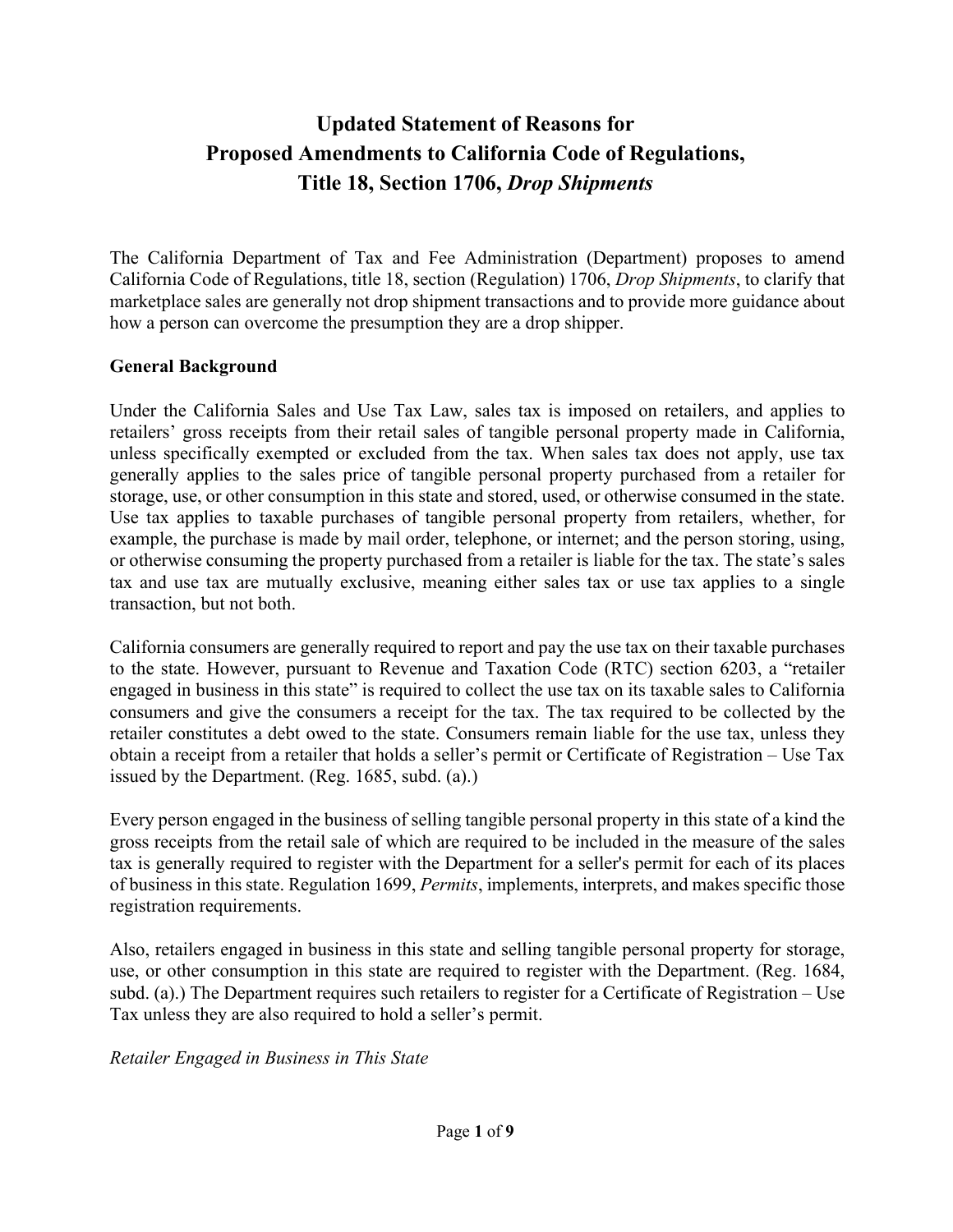RTC section 6203 provides that the term retailer engaged in business in this state "means any retailer that has substantial nexus with this state for purposes of the commerce clause of the United States Constitution and any retailer upon whom federal law permits this state to impose a use tax collection duty." The term retailer engaged in business in this state includes, but is not limited to, a retailer that owns tangible personal property, such as inventory, or leases tangible personal property, such as a computer server, in California; a retailer that maintains or uses an office location in California; and a retailer having representatives in California for purposes of taking orders, making sales or deliveries, or installing or assembling tangible personal property. The term also includes, but is not limited to, any retailer that, in the preceding calendar year or current calendar year, has total combined sales of tangible personal property for delivery in this state by the retailer and all persons related to the retailer that exceed five hundred thousand dollars (\$500,000).

## *Assembly Bill 147*

On April 25, 2019, the Legislature enacted Assembly Bill No. (AB) 147 (Stats. 2019, ch. 5). AB 147 added the Marketplace Facilitator Act (MFA) to the RTC to address sales of tangible personal property through marketplaces. The MFA became operative October 1, 2019. (RTC, § 6049.5.) The MFA defines the terms "marketplace," "marketplace facilitator," and "marketplace seller." (RTC, § 6041.) Amongst the key provisions, the MFA specifies that a marketplace facilitator is considered the seller and retailer for each sale facilitated through its marketplace for purposes of determining whether the marketplace facilitator is required to register with the Department for a seller's permit or for a Certificate of Registration – Use Tax. (RTC, § 6042; Reg. 1684.5, subd. (b)(1).) The MFA provides that any marketplace facilitator that is registered or required to be registered with the Department and who facilitates a retail sale of tangible personal property on behalf of a marketplace seller is the retailer making the sale of the tangible personal property sold through its marketplace. (RTC, § 6043.) Such facilitators are required to pay any sales taxes and collect and remit any use taxes due, and the marketplace seller is not responsible for the tax, unless the facilitator qualifies for relief from liability pursuant to RTC section 6046. (Reg. 1684.5, subd. (c).)

The MFA also states that a marketplace seller shall register with the Department for a seller's permit or Certificate of Registration – Use Tax, as required, for retail sales made on its own behalf and not facilitated through a registered marketplace facilitator. (RTC, § 6045; Reg. 1684.5, subd. (b)(2).) Therefore, a marketplace seller is not required to register with the Department for a seller's permit or Certificate of Registration – Use Tax if it does not make any sales of tangible personal property in this state or for storage, use, or other consumption in this state, except for sales facilitated by marketplace facilitators who are the sellers and retailers for purposes of those sales. (Reg. 1684.5, subd.  $(b)(2)$ .)

# *Regulation 1668, Sales for Resale*

As stated above, sales tax applies to gross receipts from the "retail sale" of tangible personal property. A "retail sale" or "sale at retail" is generally defined as a sale of tangible personal property for any purpose other than resale in the regular course of business. (RTC,  $\S$  6007, subd. (a)(1).) Additionally, use tax applies to the sales price of tangible personal property purchased for "storage, use, or other consumption" in this state, which does not include the keeping or retention of property for resale or the resale of property in the regular course of business. (RTC, §§ 6008, 6009.)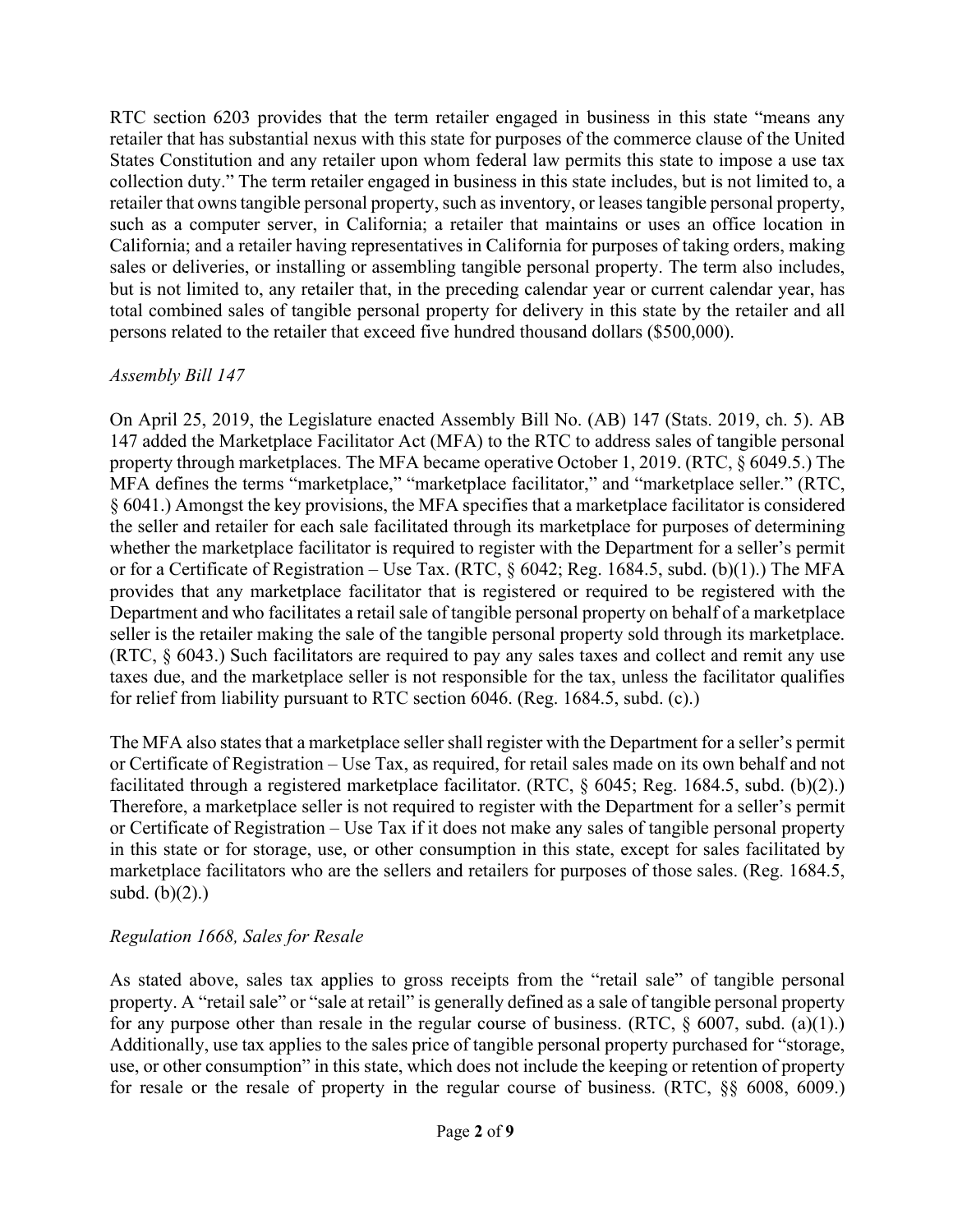Therefore, neither sales nor use tax generally applies when tangible personal property is sold for resale in the regular course of business.

Subdivision (a) of Regulation 1668, *Sales for Resale*, provides that the burden of proving that a sale of tangible personal property is not at retail is upon the seller unless the seller timely takes in good faith a certificate from the purchaser that the property is purchased for resale. If timely taken in proper form and in good faith from a person who is engaged in the business of selling tangible personal property and who holds a California seller's permit as required by Regulation 1699, the certificate relieves the seller from the liability for the sales tax and the duty of collecting the use tax. A certificate is considered timely if it is taken any time before the purchaser is billed, within the seller's normal billing and payment cycle, or prior to delivery of the property to the purchaser.

Regulation 1668, subdivision (b)(1) states that any document, such as a letter or purchase order, timely provided by the purchaser to the seller will be regarded as a resale certificate with respect to the sale of the property described in the document if it contains all the following essential elements:

- The signature of the purchaser, purchaser's employee, or purchaser's authorized representative.
- The name and address of the purchaser.
- The number of the seller's permit held by the purchaser if required by Regulation 1699. If the purchaser is not required to hold a seller's permit because the purchaser sells only property of a kind the retail sale of which is not taxable or because the purchaser makes no sales in this state, the purchaser must include on the certificate a sufficient explanation as to the reason the purchaser is not required to hold a California seller's permit in lieu of a seller's permit number.
- A statement that the property described in the document is purchased for resale.
- Date of execution of the document.

Subdivision (c) of Regulation 1668 also provides that in the absence of evidence to the contrary, a seller will be presumed to have taken a resale certificate in good faith if the certificate contains all the essential elements described above and otherwise appears to be valid on its face.

# *Regulation 1706, Drop Shipments*

RTC section 6007, subdivision (a)(2), specifies that when tangible personal property is delivered by an owner or former owner thereof, or by a factor or agent of that owner, former owner, or factor to a consumer or to a person for redelivery to a consumer, pursuant to a retail sale made by a retailer not engaged in business in this state, the person making the delivery is deemed the retailer of that property and is liable for the tax due. Regulation 1706 implements the provisions of RTC section 6007, subdivision  $(a)(2)$ .

Subdivision (a) of Regulation 1706 provides the following definitions. A "drop shipment" means and includes a delivery of tangible personal property by an owner or former owner thereof, or factor or agent of that owner or former owner, to a California consumer pursuant to the instructions of a true retailer. A "true retailer" means and includes a retailer who is not a retailer engaged in business in this state and who makes a sale of tangible personal property to a consumer in California. A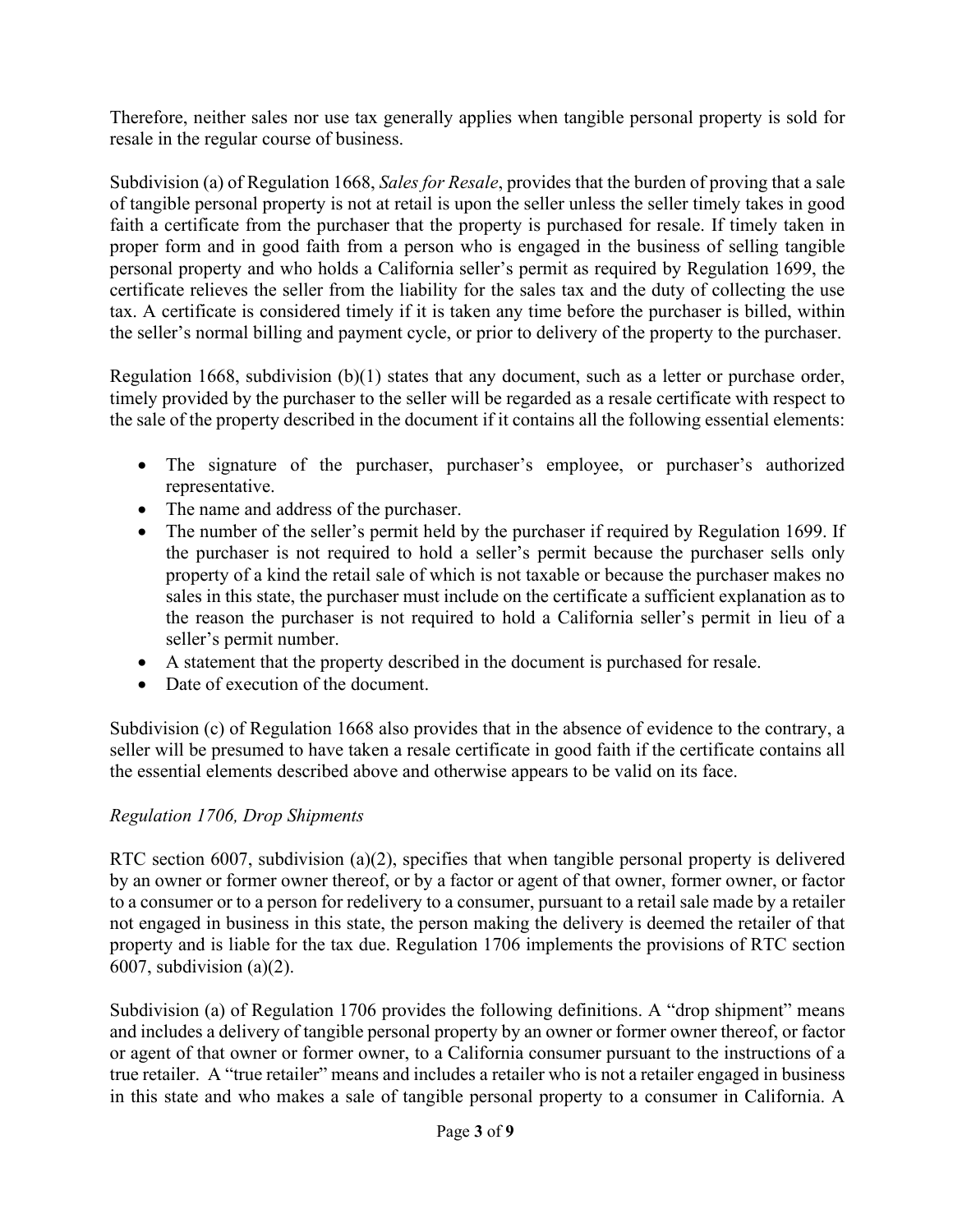"retailer engaged in business in this state" means and includes any person who would be so defined by RTC section 6203 if the person were a retailer. Lastly, a "drop shipper" means and includes an owner or former owner thereof, or factor or agent of that owner or former owner, who makes a drop shipment of tangible personal property.

Subdivision (b) of Regulation 1706 explains that a drop shipment generally involves two separate sales. The true retailer contracts to sell tangible personal property to a consumer. The true retailer then contracts to purchase that property from a supplier and instructs the supplier to ship the property directly to the consumer. The supplier is a drop shipper. A drop shipper that is a retailer engaged in business in this state is reclassified as the retailer and is liable for tax. When more than two separate sales are involved, the person liable for the applicable tax as the drop shipper is the first person who is a retailer engaged in business in this state in the series of transactions beginning with the purchase by the true retailer.

Regulation 1706, subdivision (c) provides that a drop shipper making a drop shipment must report and pay tax measured by the retail selling price of the property paid by the California consumer to the true retailer, unless the sale and use of the property are otherwise exempt. It provides that a drop shipper may also calculate the retail selling price of their drop shipments of property based on their selling price of the property to the true retailer plus a mark-up of 10 percent and a drop shipper may use a mark-up percentage lower than 10 percent if the drop shipper can document that the lower mark-up percentage accurately reflects the retail selling price charged by the true retailer to the California consumer. It further provides that if a mark-up percentage lower than 10 percent is developed in an audit of the drop shipper, the drop shipper may use that percentage for the subsequent reporting periods provided the drop shipper has not had a significant change in business operations. However, the mark-up provisions do not apply to drop shipments of vehicles, vessels, and aircraft.

Examples illustrating how subdivisions (b) and (c) of Regulation 1706 apply to specific factual situations are included in subdivision (d). As relevant here, the example in subdivision  $(d)(5)$ illustrates that a drop shipper who only sold computer hardware during a prior audit period and now makes considerable sales of software during the current period cannot use a mark-up percentage lower than 10 percent developed during the audit of the prior audit period to calculate the retail selling price of their drop shipments during the current period because there was a significant change in the drop shipper's business operations between the two periods.

Also, subdivision (e) of Regulation 1706 states that an owner or former owner of tangible personal property, or a factor or agent of that owner or former owner, who, upon the instructions of that person's customer, delivers property to a California consumer is presumed to be a drop shipper liable for the applicable tax as the retailer. A person may overcome this presumption by accepting a timely resale certificate from the person's customer that includes a valid California seller's permit number. Acceptance of a resale certificate that does not include a valid California seller's permit number will not overcome the presumption. A person otherwise qualifying as a drop shipper may also overcome the presumption that the delivery is to a consumer by accepting a timely and valid resale certificate in good faith from the person in California to whom the property is delivered.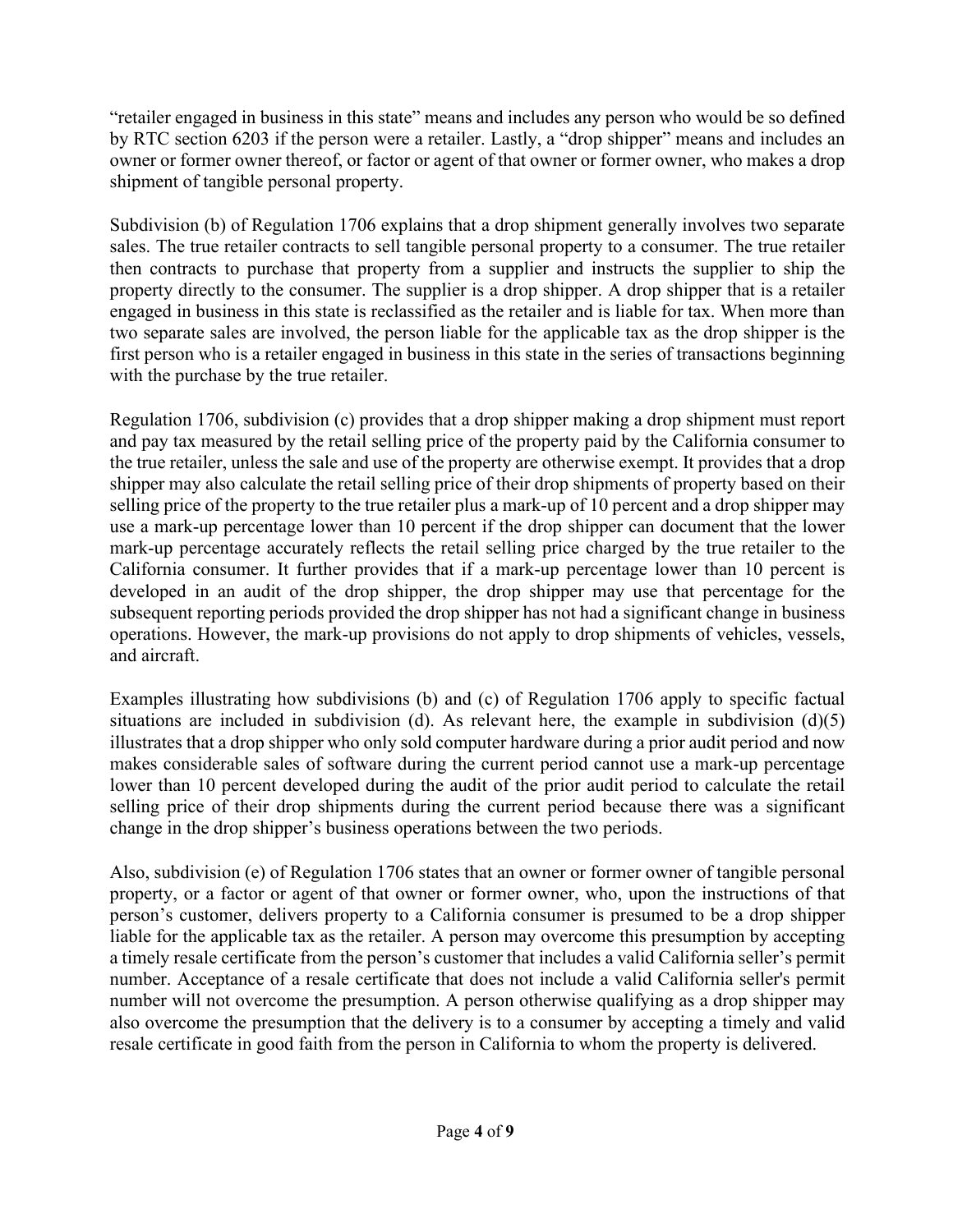## **Discussion of Proposed Amendments**

#### *Marketplace Sales*

A marketplace facilitator that is registered with the Department or required to register with the Department for a seller's permit or Certificate of Registration – Use Tax that facilitates a retail sale of tangible personal property by a marketplace seller on or after October 1, 2019, is the retailer selling or making the sale of the tangible personal property sold through its marketplace under RTC section 6043. When a marketplace facilitator is the retailer for a retail sale of tangible personal property to a California consumer by a marketplace seller under RTC section 6043, the marketplace facilitator is not a true retailer. As such, if the marketplace seller contracts to purchase the property from a supplier and instructs the supplier to deliver the property directly to the consumer, the supplier is not a drop shipper because it is not delivering the property pursuant to a retail sale by a true retailer.

Therefore, the Department proposes adding new subdivision (c) to Regulation 1706 titled "Marketplace sales" to clarify that these marketplace sales are not drop shipments. The Department also proposes adding a new example to Regulation 1706 illustrating a marketplace sale that is not a drop shipment. The Department has determined that these amendments are necessary to prevent these marketplace sales from being taxed as drop shipments.

The Department also proposes that new subdivision (c) refer readers to Regulation 1684.5, *Marketplace Sales*, for more information about determining who the retailer is for purposes of a marketplace sale. The Department has determined that this cross reference is necessary because Regulation 1684.5 explains when a marketplace seller is still the retailer for purposes of a retail sale to a California consumer facilitated by a marketplace facilitator, in which case the sale may still be a drop shipment.

Furthermore, the Department proposes to incorporate the MFA's definitions of "marketplace," "marketplace facilitator," and "marketplace seller" into subdivision (a) of Regulation 1706 by reference and to renumber the current definitions in subdivision (a) so that all the definitions are in alphabetical order. The Department also proposes to renumber current subdivisions (c), (d), and (e), as subdivisions (d), (e), and (f) due to the addition of proposed new subdivision (c) to Regulation 1706.

## *Reformatted Section References*

The Department proposes to reformat the RTC section references in renumbered subdivision (d)(3) to be consistent with how the RTC section references are formatted elsewhere in the regulation.

## *Examples*

The Department proposes amending the example in renumbered subdivision  $(e)(5)$  to refer to sales of furniture and appliances instead of computer hardware and software. The Department has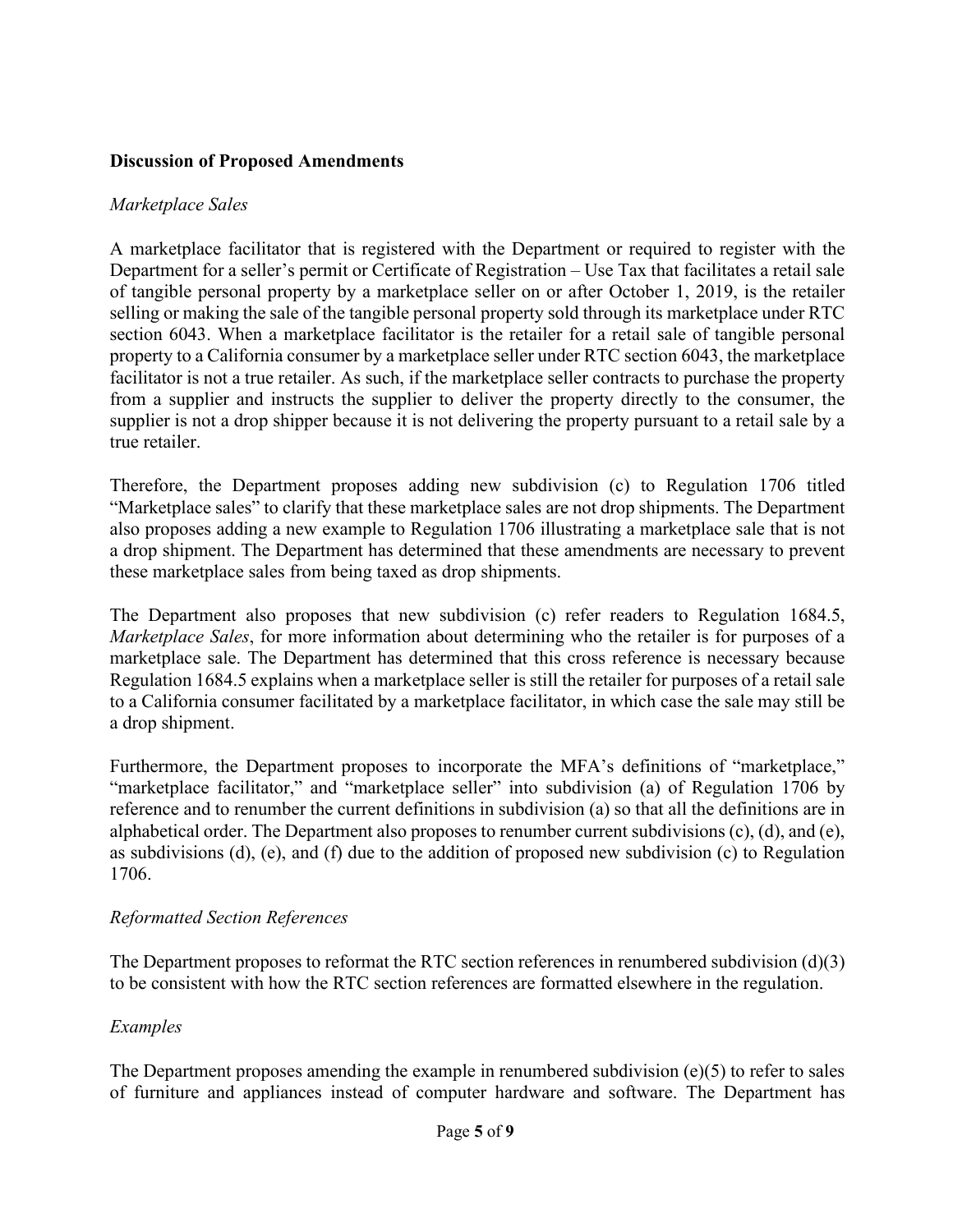determined that the amendment is necessary because the application of tax to computer software is complex and it is likely that a retailer of computer hardware also sells computer software as part of its regular business operations.

The Department also proposes adding new subdivision (e)(6) to provide the new example illustrating a marketplace sale that is not a drop shipment, as discussed above.

#### *Burden of Proof*

Current subdivision (e)(1) of Regulation 1706 states that a person may overcome the presumption that they are a drop shipper liable for the tax only if they accept a timely resale certificate that includes a valid seller's permit number. It further states that acceptance of a resale certificate that does not contain a valid seller's permit number will not overcome the presumption.

RTC section 6007, subdivision (a)(2), does not apply to a supplier that delivers property to a California consumer pursuant to a retail sale made by a retailer that is engaged in business in this state. Accordingly, a retailer engaged in business in this state is not a "true retailer" as defined in Regulation 1706. There are many retailers engaged in business in this state that are registered with the Department for a Certificate of Registration – Use Tax that are not required to register with the Department for a seller's permit. Pursuant to Regulation 1668, subdivision (b)(1), such retailers can generally issue a valid resale certificate to their supplier when purchasing tangible personal property for resale in the regular course of business if the certificate contains a sufficient explanation as to the reason the retailer is not required to hold a California seller's permit in lieu of a seller's permit number.

In addition, as stated above, when a marketplace facilitator is the retailer for a retail sale of tangible personal property to a California consumer by a marketplace seller under RTC section 6043, the marketplace facilitator is not a true retailer. As such, if the marketplace seller contracts to purchase the property from a supplier and instructs the supplier to deliver the property directly to the consumer, the supplier is not a drop shipper because it is not delivering the property pursuant to a retail sale by a true retailer. A marketplace seller that is not required to register for a seller's permit under Regulation 1699 can generally issue a valid resale certificate to their supplier if the certificate contains a sufficient explanation as to the reason the marketplace seller is not required to hold a California seller's permit in lieu of a seller's permit number.

Therefore, the Department proposes to amend renumbered subdivision  $(f)(1)$  to provide that a person can overcome the presumption that they are a drop shipper if they accept a timely resale certificate in good faith from their customer that contains all the essential elements as provided by Regulation 1668, including, where appropriate, an explanation as to the reason why the customer is not required to hold a California seller's permit. The Department proposes to add subdivision  $(f)(1)(B)$  to provide that the explanation must be accompanied by: (1) a statement that the customer is registered with the Department for a Certificate of Registration – Use Tax and the customer's valid account number; or (2) a statement that the customer is a marketplace seller and purchasing the property pursuant to a sale facilitated by a registered marketplace facilitator that is the retailer for purposes of the sale and the marketplace facilitator's name and valid seller's permit number or account number. The Department has determined that the amendments to renumbered subdivision  $(f)(1)$  are necessary to stop suppliers that are following Regulation 1706 from incorrectly treating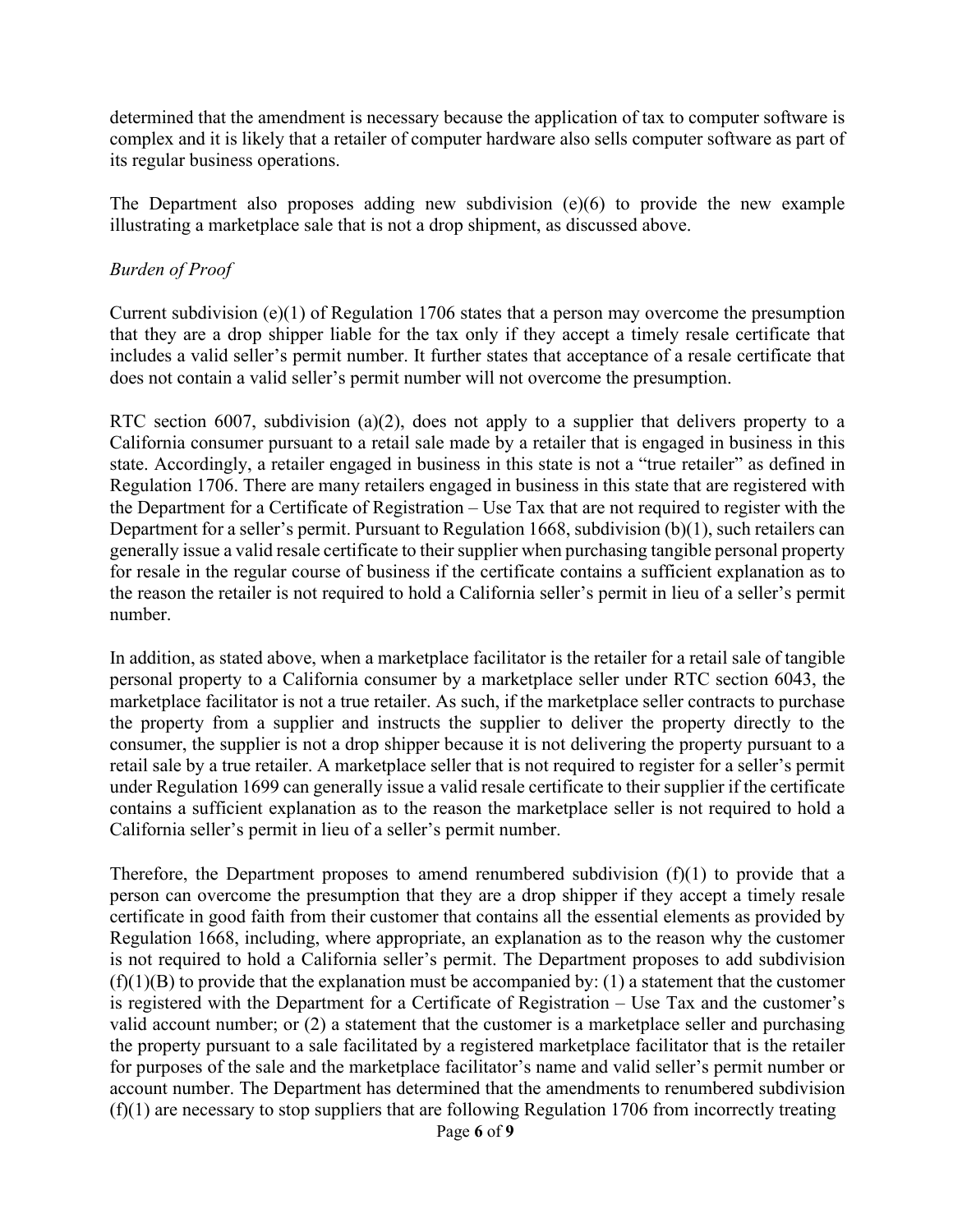certain sales for resale as taxable drop shipments. These include sales for resale to retailers that are registered with the Department for a Certificate of Registration – Use Tax and sales to unregistered marketplace sellers purchasing the property pursuant to retail sales facilitated by registered marketplace facilitators.

Furthermore, a supplier is not a drop shipper when it sells tangible personal property to a customer that is a retailer engaged in business in this state at the time of the sale or to a customer that is a marketplace seller purchasing the property pursuant to its sale facilitated by a marketplace facilitator that was the retailer for purposes of the sale under RTC section 6043.

Therefore, the Department proposes to add new subdivision (f)(2) to Regulation 1706 to clarify that a person who does not timely obtain a resale certificate from the person's customer that satisfies the requirements of subdivision  $(f)(1)$  can overcome the presumption that they are a drop shipper by establishing that the person's customer was a retailer engaged in business in this state at the time of the sale or the person's customer was a marketplace seller and purchased the property pursuant to its sale facilitated by a marketplace facilitator that was the retailer for purposes of the sale. The Department has determined that the amendments to renumbered subdivisions  $(f)(1)$  and new subdivision (f)(2) are necessary to clarify that sales for resale to retailers that are engaged in business in this state, but not registered for a seller's permit, and unregistered marketplace sellers purchasing the property pursuant to retail sales facilitated by registered marketplace facilitators are not taxable drop shipments.

The Department also proposes to renumber current subdivision  $(f)(2)$  as subdivision  $(f)(3)$  and make the phrasing of subdivision (f)(3) more consistent with the phrasing in subdivisions (f)(1) and (f)(2).

# *References to the Board*

Regulation 1706 was originally adopted by the State Board of Equalization (Board) and it contains references to the Board because it has not been amended since July 1, 2017, when the Department began administering the Sales and Use Tax Law, instead of the Board. These references to the Board are deemed to refer to the Department under Government Code section 15570.24. Therefore, the Department also proposes to replace the references to the "Board" with references to the "Department" throughout Regulation 1706.

# *Interested Parties Meeting and Comments*

The Department distributed a discussion paper explaining the proposed amendments on August 25, 2020, and held an interested parties meeting to obtain public input on September 15, 2020. The Department received a letter dated October 13, 2020, from Ms. Joan Armenta-Roberts, Technical Tax Consultant, for the California Taxpayers Association (CalTax), with CalTax's comments regarding the amendments. Based on the comments received during the meeting and in the letter, the interested parties were generally supportive of the proposed amendments. Specifically, Ms. Armenta-Roberts stated that CalTax believes the proposed amendments do an excellent job of incorporating provisions relating to drop shipments that involve a marketplace or marketplace facilitator.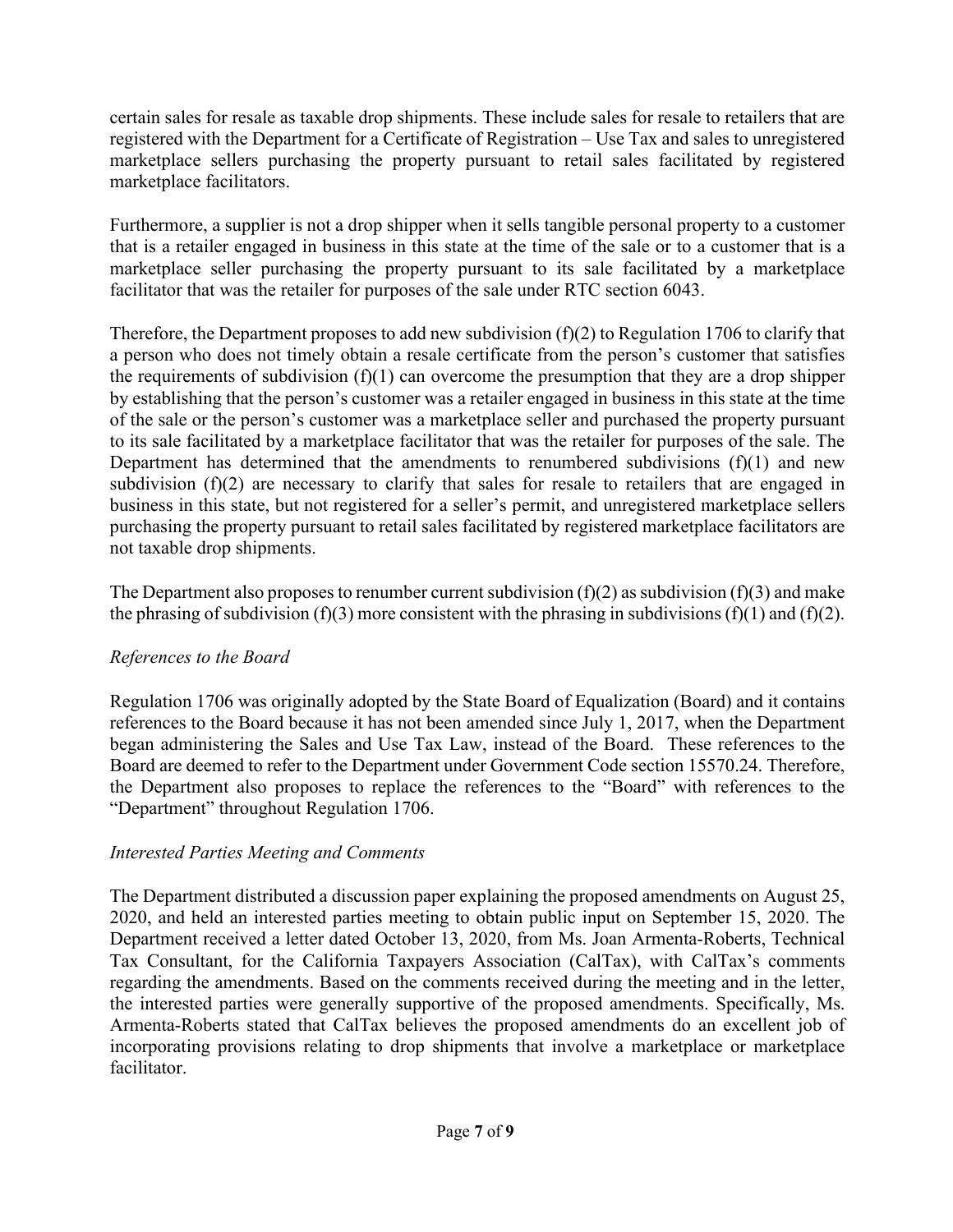The discussion paper also discussed prospective amendments to the mark-up provisions in renumbered subdivision (d). However, CalTax did not agree with the proposed amendments to the mark-up provisions and the Department is not proposing those amendments at this time.

#### **Economic Impact Assessment**

The proposed amendments to Regulation 1706 impact suppliers that make sales to third-party retailers for delivery to California consumers, which may include some small businesses. There are no comparable Federal regulations. In the absence of Federal regulation, state regulation is needed and the Department is the state agency responsible for administering state, local, and district sales and use tax. The Department considered whether to begin the formal rulemaking process to adopt the proposed amendments at this time or, alternatively, whether to take no action at this time. No additional alternatives were considered.

The amendments are needed due to the passage of AB 147 and to make the regulation consistent with RTC section 6007, subdivision (a)(2), discussed above. The benefits of the regulatory change are the result of goals developed by the agency based on broad statutory authority. Although the statewide dollar costs and benefits from this regulation are unknown, the amendments provide clarification and guidance that specified sales are not taxable drop shipments, which will assist in ensuring that such sales are not taxed. The amendments are also consistent with statutory requirements. As such, the Department anticipates that the proposed amendments will have little to no economic impact on businesses. The Department anticipates:

- The estimated impact is below \$10 million.
- No businesses or jobs will be created or eliminated as a result of the regulatory change.
- The regulatory change will not affect the ability of California businesses to compete with other states by making it more costly to produce goods or services here.
- The regulatory change will not directly impact housing costs.
- There are no other benefits of the regulatory change, including, but not limited to, benefits to the health, safety, and welfare of California residents, worker safety, and the state's environment and quality of life, identified by the Department.

Additionally, there is no estimated change of investment in the state; no incentive for innovation in products, materials, or processes; and no fiscal impact. The regulation does not mandate specific technologies or equipment. The regulatory change does not affect any local entity or program and does not affect any federally funded state agency or program. The Department will update the version of Regulation 1706 on its website and incorporate the amendments into industry guidance. The workload associated with these changes is considered routine. Any corresponding cost would be absorbed within the Department's existing budget.

## **Update to the Statement of Reasons**

The Department mailed, published, and posted its notice for the adoption of the proposed amendments to Regulation 1706 on September 10, 2021. The notice explained that October 25, 2021, was the deadline for written comments regarding the adoption of the proposed amendments to Regulation 1706. The notice also explained that the Department had not scheduled a public